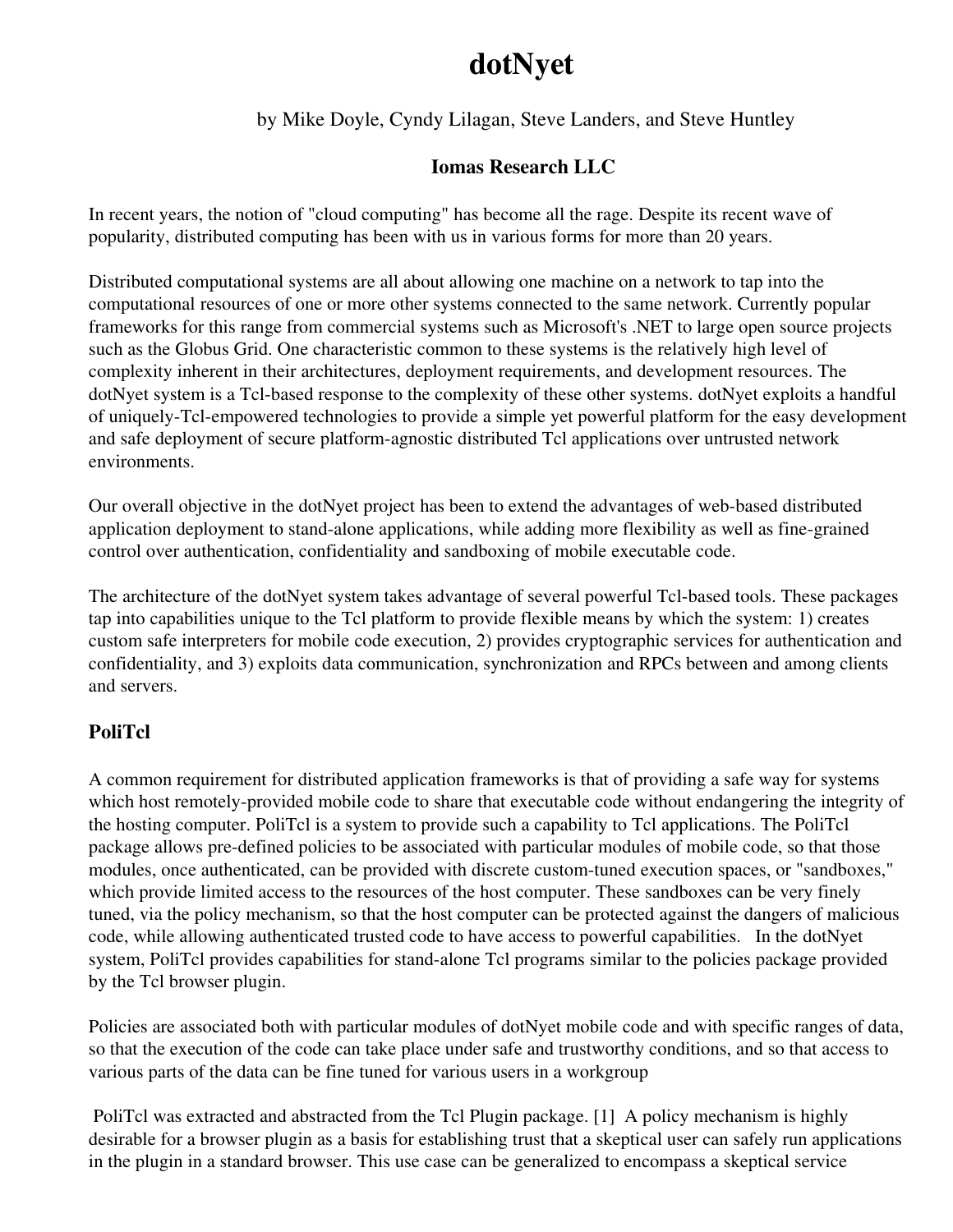provider establishing policies to allow access to unknown visiting users, or in a cloud computing environment to establish a network of trust among nodes. PoliTcl allows existing paradigms such as clientserver or peer-to-peer to be redefined as negotiated relationships of trust. When combined with cryptographic authentication, as described below, the PoliTcl system provides a safe way to move code around the network and to share distributed resources unobtrusively.

# CryptKit

As distributed computing models begin to be more widely deployed over the commodity Internet, robust tools for securing those applications against eavesdropping and attack become increasingly crucial. In order to provide Tcl programmers with an extremely easy-to-use and powerful tool for this purpose, the Cryptkit package has been developed as a dynamically loadable Tcl extension that provides full access to all of the cryptographic functions of the well-known Cryptlib toolkit. [2] This package allows dotNyet to tap into bestof-breed facilities for file encryption, communication channel encryption, data integrity certification and user/code authentication.

From the Cryptlib web site - "The Cryptlib security toolkit is a powerful security toolkit that allows even inexperienced crypto programmers to easily add encryption and authentication services to their software. The high-level interface provides anyone with the ability to add strong security capabilities to an application in as little as half an hour, without needing to know any of the low-level details that make the encryption or authentication work. Because of this, cryptlib dramatically reduces the cost involved in adding security to new or existing applications." [3]

Cryptkit brings these benefits to Tcl. In the dotNyet world, Cryptkit provides support for cryptographic signatures to authenticate both users and code, allow encryption of code, and secure communication channels.

## Tequila

The dotNyet messaging and control layer for distributed processing is provided by Tequila. [4] The Tequila technology is a novel approach to the area of distributed computing. From the Tclers' Wiki: "Tequila is a little Tcl server JCW started in 1999, which implements persistent shared arrays. With Tequila, you need no longer think in terms of communication: a Tcl array gets "attached" to the server, and from then on all clients doing so can read/write/unset items in it. This approach works quite well in combination with traces (and it's also built on traces and file events). When properly set up, you can builds apps as monolithic ones and later split them up with minimal changes."

In addition to the shared array facility, Tequila provides a robust RPC mechanism that allows an RPC client to remotely execute Tcl code on a target RPC server. Essentially, Tequila allows applications to treat the network as the equivalent of a data bus. Multiple client applications can connect to a Tequila server to share data and computations transparently, by "attaching" local arrays to Tequila "pools." When any client changes the value in an attached array, that change is instantly and automatically propagated to all other client applications attached to the same Tequila pool. Client applications can also propagate remote procedure calls and program events through the pool mechanism. This provides the software developer with an extremely easy to use tool for building highly sophisticated distributed applications with minimal effort.

## dotNyet

These pieces are woven together in the dotNyet system to allow a safe and secure environment for Tcl-based applications to span multiple locations, with components that can move freely among these locations and tap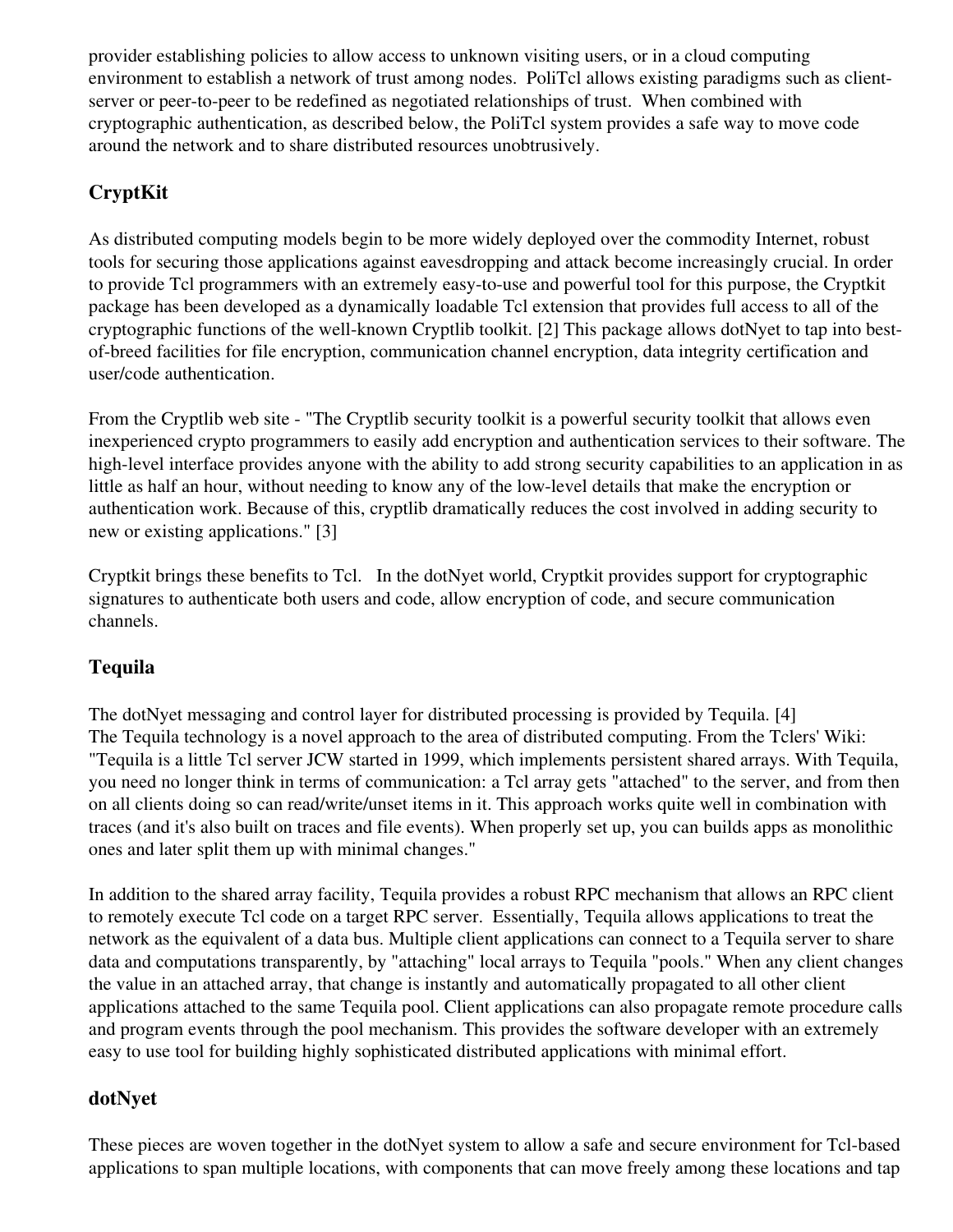into selected resources across the network. When integrated with API-enabled productivity applications, dotNyet can provide the glue to create workspaces that can span across locations, platforms, and vendors. For example, the Scatclogic demonstration application described below creates a single collaborative workspace that integrates spreadsheet applications from both OpenOffice and Microsoft to create a hyper- (as in hypermedia) dimensional spreadsheet, one that can dynamically recalculate among multiple users across the network.

#### Scatclogic

To help illustrate the dotNyet framework, we used it to tackle a real-world problem area. How does one create high-level integrated systems using office productivity applications that famously don't like to talk together? The dotNyet technologies provided us with an intriguing way to approach this problem. We've named the result of these efforts the Scatclogic approach.

The name loosely derives from "scattered Tcl logic," although the way we came up with the name was a bit more sophomoric. As one of the team summarized: "after throwing ideas against the wall to see what would stick, it's the one that floated to the top." (mixing our metaphors for a little scatological humor) In any case, the name stuck.

In a nutshell, the Scatclogic approach involves several layers of functionality:

- a code snippet is created within the native interface of your application of choice
- the snippet is then extracted via the API into the Tcl application layer
- it is signed by the appropriate cryptographic keys
- the snippet is then multicast out to all attached clients
- the snippet creator's public key is used to authenticate the author
- the appropriate policy is invoked bound to the snippet creator's public key one of the things that the policy mediates is who has permission to see, edit, or execute the code
- for all users who have permission to run the snippet, any tcl code in it is pre-processed, then the remaining (or output) snippet code is then inserted via the API into each target user's native application interface
- the code snippet is then executed by the application's native facilities

There are several implications to this methodology:

First of all, it allows a project leader to pull together teams of workers without being constrained by crossvendor incompatibilities and tie-ins resulting from the use of a wide variety of office productivity applications across the team membership.

Secondly, Scatclogic allows the organization to leverage and build upon existing infrastructure investment, weaving together existing productivity applications into contiguous shared workspaces.

Finally, users can work with familiar tools, sharing the output of that work with others without being forced to conform to a single "corporate standard" word processor, spreadsheet, etc.

## Scatclogic demo application: Tcl Between the Sheets

Probably the most common means by which laypeople in the workplace do their own programming is through the use of spreadsheet applications. Spreadsheets are programmed by editing formulas in cells which reference the values of other cells. It's an event-driven model, whereby the application detects that a change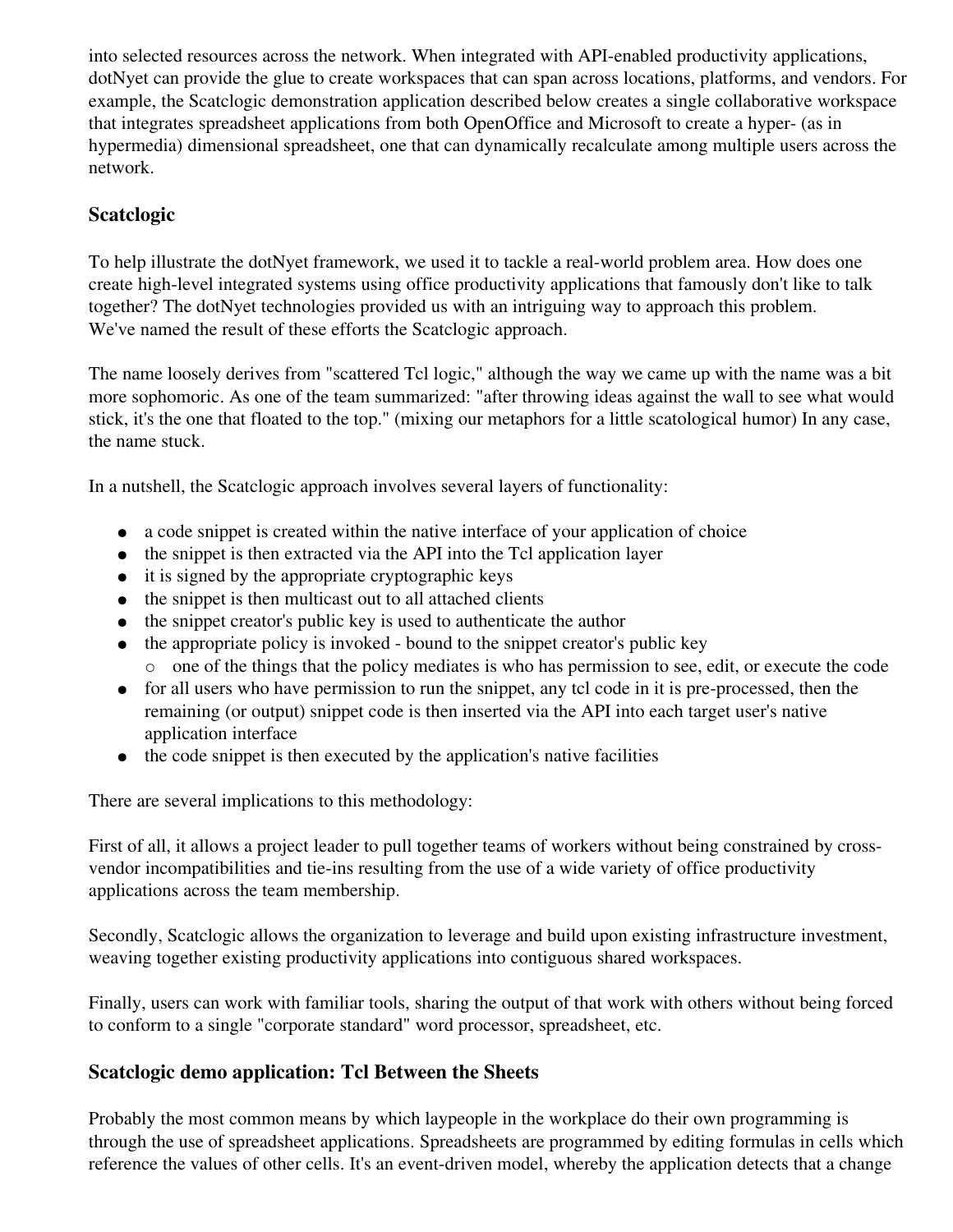has been made to a cell, and then propagates the change through the linked series of cell references that cascade from the edited location.

In the late 1980s, researchers at Boeing Corp. pioneered the notion of linking across sheets with their BoeingCalc 3D spreadsheet package. Since then it has become commonplace to create cross-referential links between sheets running within the same container application. More recently, however, synchronization of sheets over networks has been demonstrated via specialized spreadsheet applications. Most users, though, don't use such specialized applications. Office workers tend to use the spreadsheet applications that have been installed as a part of one of the popular office suites. These applications are typically not designed to facilitate synchronization of sheets between distributed users of the same brand of office suite, much less communication between applications from competing brands.

To take the Scatclogic approach out for a spin, we decided that the spreadsheet cross-brand-app synchronization problem would be an ideal testing ground for the system. Keeping consistent with our demonstrated tongue-in-cheek naming tendencies, we decided to christen this new system "Tcl Between the Sheets," or TBS, for short. ( note: the alternative name, "Secure Tcl Distribution," was also suggested, but ... well, let's just say that TBS was better)



Figure 1: The "Tcl Between the Sheets" architecture

Much of the TBS functionality results as a consequence of the system's security model. This model includes the following:

Each TBS sheet-based application is a project.

A project can have one or more sheets. The author of a project is the owner of that project, and becomes the administrator of the various permissions relating to the project. Each project has an associated policy key pair, consisting of a private key and a group key. The group key is actually a public key, using PKI parlance, but it is kept as a shared secret among group members.

The project comprises a set of sheet ranges. This can be a disjoint set of cells spanning multiple sheets. Each range has a set of associated 5 public/private key pairs. This set includes keys that correspond to the owner (o), group (g), read permission (r), write/edit permission (w), and execute permission (x).

The author starts a project, and sets up a set of ranges within the project. To discuss this, we will consider, for example, 3 users, two using OpenOffice (users 1 and 2) and one using Excel (user 3).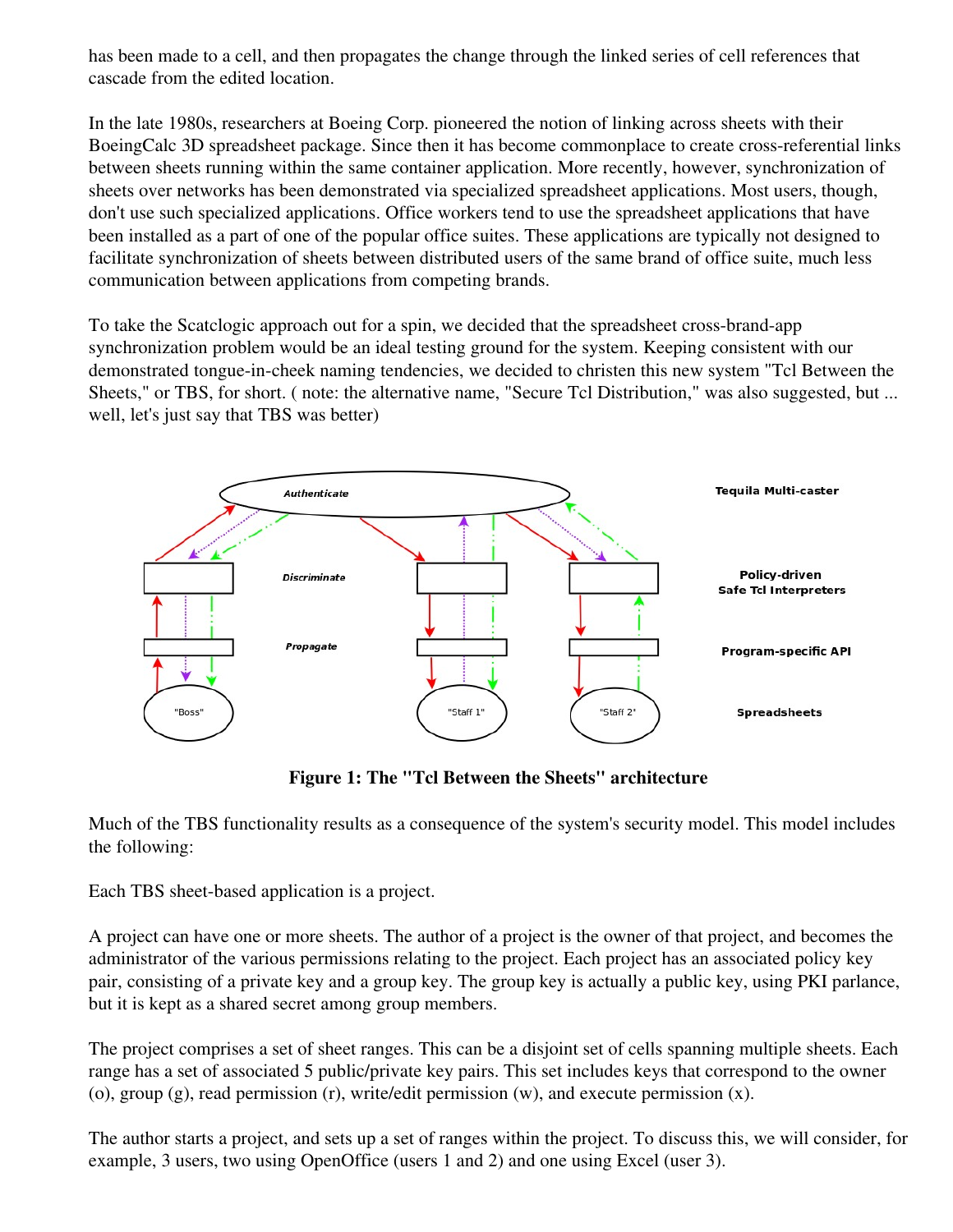The author sets permissions for each range, by selecting r,w,x permission levels per user.

The r permission defines who can see the cell, however it is possible that one might have execute permission without read permission, in certain special cases.

The w permission defines who can edit cells in the range, and the x permissions define where the cell executes. Judicial use of the x permission can lead to very powerful possibilities. For example, one could use this feature to create a parallel-processing spreadsheet, which would be just one specific instance of this general model.

As a result of the definition of the ranges and associated permissions, this data is uploaded to the server where a range policy is created. When a user subsequently logs into the server to access a project sheet, the server distributes public keys to the user for all ranges for which the user has access rights. The TBS system then administers the policies for each user accessing the project, according to the layered functionality scheme described above. In the example spreadsheet referred to above we will illustrate synchronous use of the spreadsheets by the three users simultaneously, although the TBS system follows an asynchronous model, just as a spreadsheet does, indicating error conditions in appropriate cells, until the sheet is developed enough to resolve all errors.

In order to use the example sheet, for example:

- User 1 would have already created the project and set permissions for the range's cells
- User 2 gets r,x permission and user 3 gets r,w,x permission
- These permission specifications determine the ranges a policy definition would then be automatically generated (or modified) and stored on the server
- The various users open their spreadsheet applications, launch the TBS client applications, and log into the TBS server, then open the project.
- User 1 enters a formula into a cell.
- The formula is encrypted by user 1's private owner key, and the policy's group (public) key.
- The server then decrypts the formula code snippet, and authenticates it using the author's public key.
- The server then re-encrypts the snippet using the policy's private key and the group's "r" sub-key, then signs the snippet with the remaining group sub-keys  $(x, w)$ . (note: If there is an "x but not r" permission associated with the range, the execution is treated specially. In such a case, the snippet must be pure Tcl code, which is executed on the server, rather than in a spreadsheet.)
- The code is then multicast to the project users via the Tequila shared array mechanism.
- Each user's client application then examines the relevant keys and signatures to determine what actions it should perform on the code, based on what permissions are enabled (determined by which keys are locally stored).
- The appropriate actions are performed on the code snippet
- Finally, the result of any Tcl pre-processing is then inserted into the appropriate cells in the native spreadsheet. If it is a valid spreadsheet formula, and if the correct permissions apply, the spreadsheet then executes the formula, and propagates any relevant recalculations to any linked cells in the rest of the spreadsheet.

The result of all this is that when user 1 enters a spreadsheet formula into a cell, it propagates to user 2's and user 3's spreadsheets. When user then 3 modifies the formula, all three users' sheets update. When user 2 tries to change the same cell, on the other hand, it reverts back to the original value.

So, now let's think about what just happened. A user in OpenOffice just entered a value in a spreadsheet on his desktop. Another user across the network, looking at the same spreadsheet file in Excel, sees the sheet